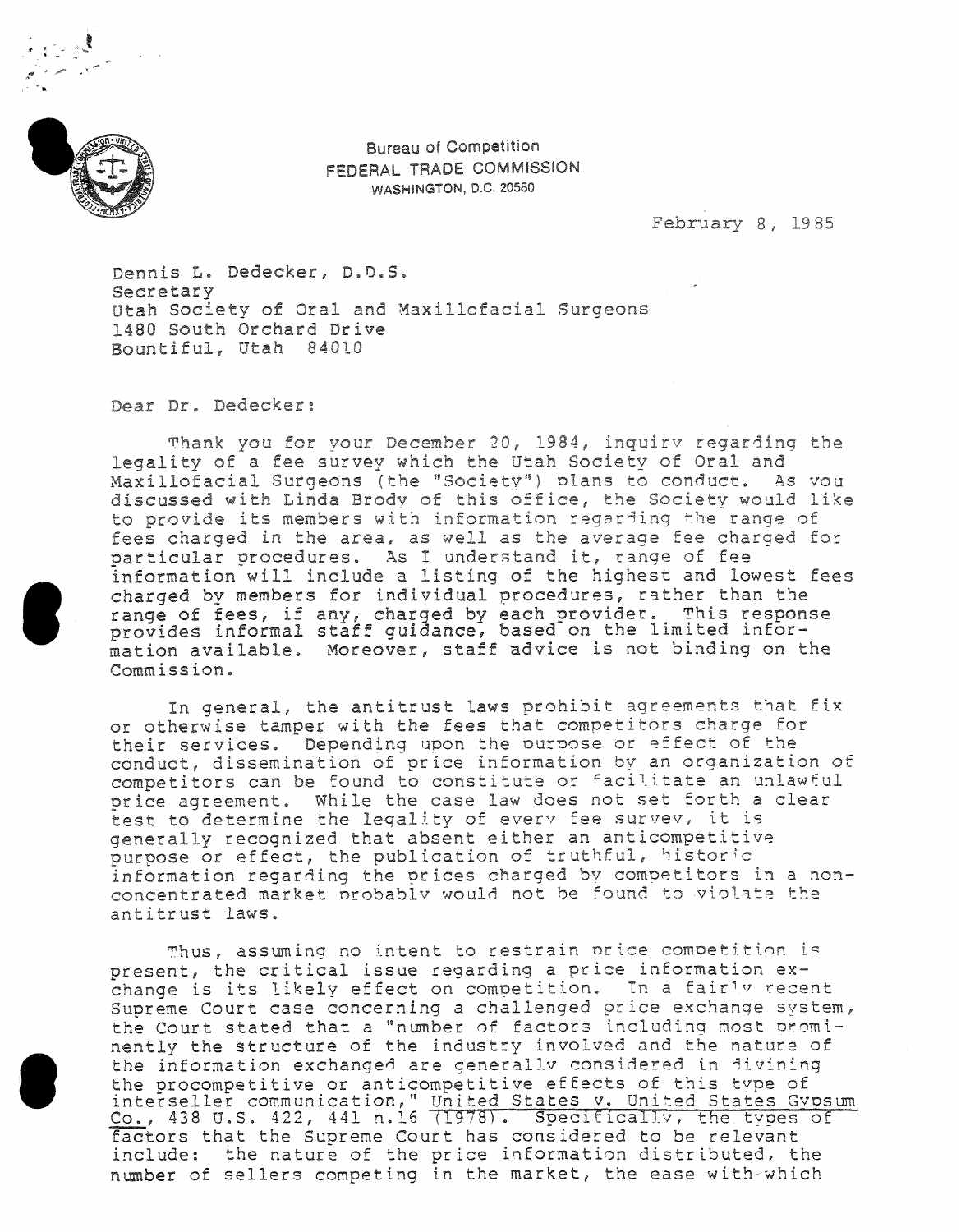## **a** Dennis L, Dedecker, **D,D,S,**

*8* 

new sellers can enter the market, whethar a reasonable substitute exists for the product or service, elasticity cf demand, whether the competition for sales turns on price or on some other factor, the direction or movement of prices, and whether purchasers, as<br>well as sellers, have access to the price information. See new sellers can enter the market, whether a reasonable substientiest exists for the product or service, elasticity of demand, whet<br>the competition for sales turns on price or on some other face<br>the direction or movement of United States v. Container Corp. of America, 393 U.S. 333 (1969); 393 U.S. 333 (196<br>J.S. 553 (1936); 257 **U,S,** *377*  (1921). Actual evidence of effects, after a program has been undertaken, is the most probative evidence, but it is, of course, not available beforehand,

It is not possible to predict with certainty whether the Society's planned dissemination of price information would be illegal, on the basis of the limited information available concerning the structure and operation of the market, and the difficulty of foreseeing what effect distribution of the fee information will have either on the fees members charge for their services or on competition among members. I can, however, give you some general guidance regarding the Society's proposed course of conduct.

In most markets, dissemination of truthful, historic range of fee information, in itself, would not be likely to raise significant antitrust concerns, Mere publication of such information generally would not facilitate an unlawful price-fixing agreement among members. For example, dissemination of range of fee information would not usually appear likely to result in competitors concertedly charging the same, or similar, fees for particular procedures. Therefore, such dissemination would not generally be presumed to restrict price competition in violation of the antitrust laws,

Dissemination of the average prices charged for particular procedures can be more troublesome from an antitrust standpoint, A danger in the dissemination of average price information to physicians who currently charge varying prices and may provide services of varying levels of quality can be that the stated average may, through tacit or express agreement, serve as a focal point for artificial pricing conformity. For example, dissen ination of an average price may be part of competitors' reaching a common understanding that the stated average will become the price they usually will charge, or even the minimum price charged, for a particular product or service. The risk of this may be greater in a market where there are only a small number of competitors.

 $-2-$